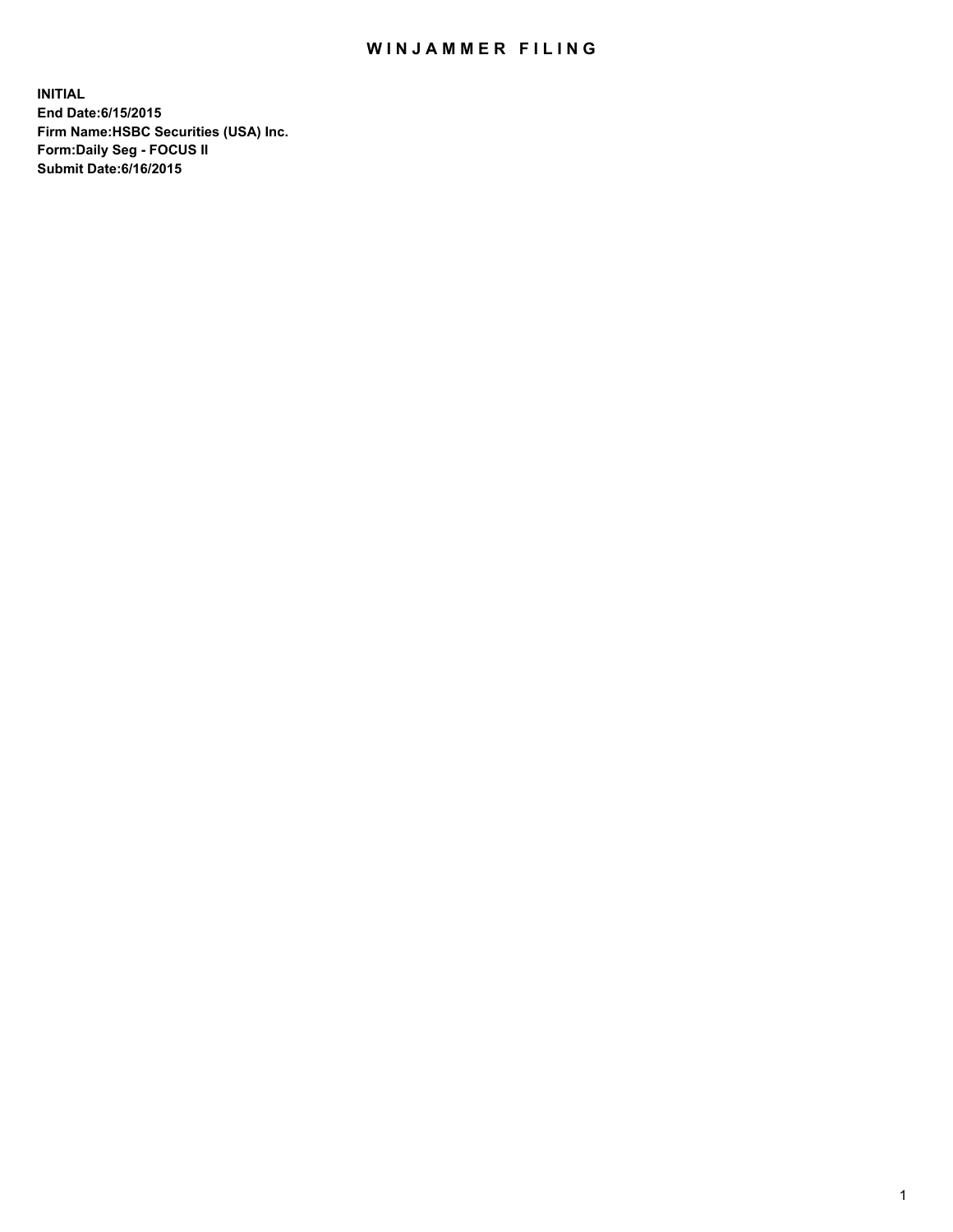## **INITIAL End Date:6/15/2015 Firm Name:HSBC Securities (USA) Inc. Form:Daily Seg - FOCUS II Submit Date:6/16/2015 Daily Segregation - Cover Page**

| Name of Company<br><b>Contact Name</b><br><b>Contact Phone Number</b><br><b>Contact Email Address</b>                                                                                                                                                                                                                          | <b>HSBC Securities (USA) Inc.</b><br>Steven richardson<br>212-525-6445<br>steven.richardson@us.hsbc.com |
|--------------------------------------------------------------------------------------------------------------------------------------------------------------------------------------------------------------------------------------------------------------------------------------------------------------------------------|---------------------------------------------------------------------------------------------------------|
| FCM's Customer Segregated Funds Residual Interest Target (choose one):<br>a. Minimum dollar amount: ; or<br>b. Minimum percentage of customer segregated funds required:%; or<br>c. Dollar amount range between: and; or<br>d. Percentage range of customer segregated funds required between: % and %.                        | 50,000,000<br>0 <sub>0</sub><br>0 <sub>0</sub>                                                          |
| FCM's Customer Secured Amount Funds Residual Interest Target (choose one):<br>a. Minimum dollar amount: ; or<br>b. Minimum percentage of customer secured funds required:%; or<br>c. Dollar amount range between: and; or<br>d. Percentage range of customer secured funds required between:% and%.                            | 10,000,000<br><u>0</u><br>0 <sub>0</sub><br>0 <sub>0</sub>                                              |
| FCM's Cleared Swaps Customer Collateral Residual Interest Target (choose one):<br>a. Minimum dollar amount: ; or<br>b. Minimum percentage of cleared swaps customer collateral required:% ; or<br>c. Dollar amount range between: and; or<br>d. Percentage range of cleared swaps customer collateral required between:% and%. | 70,000,000<br>00<br><u>00</u>                                                                           |

Attach supporting documents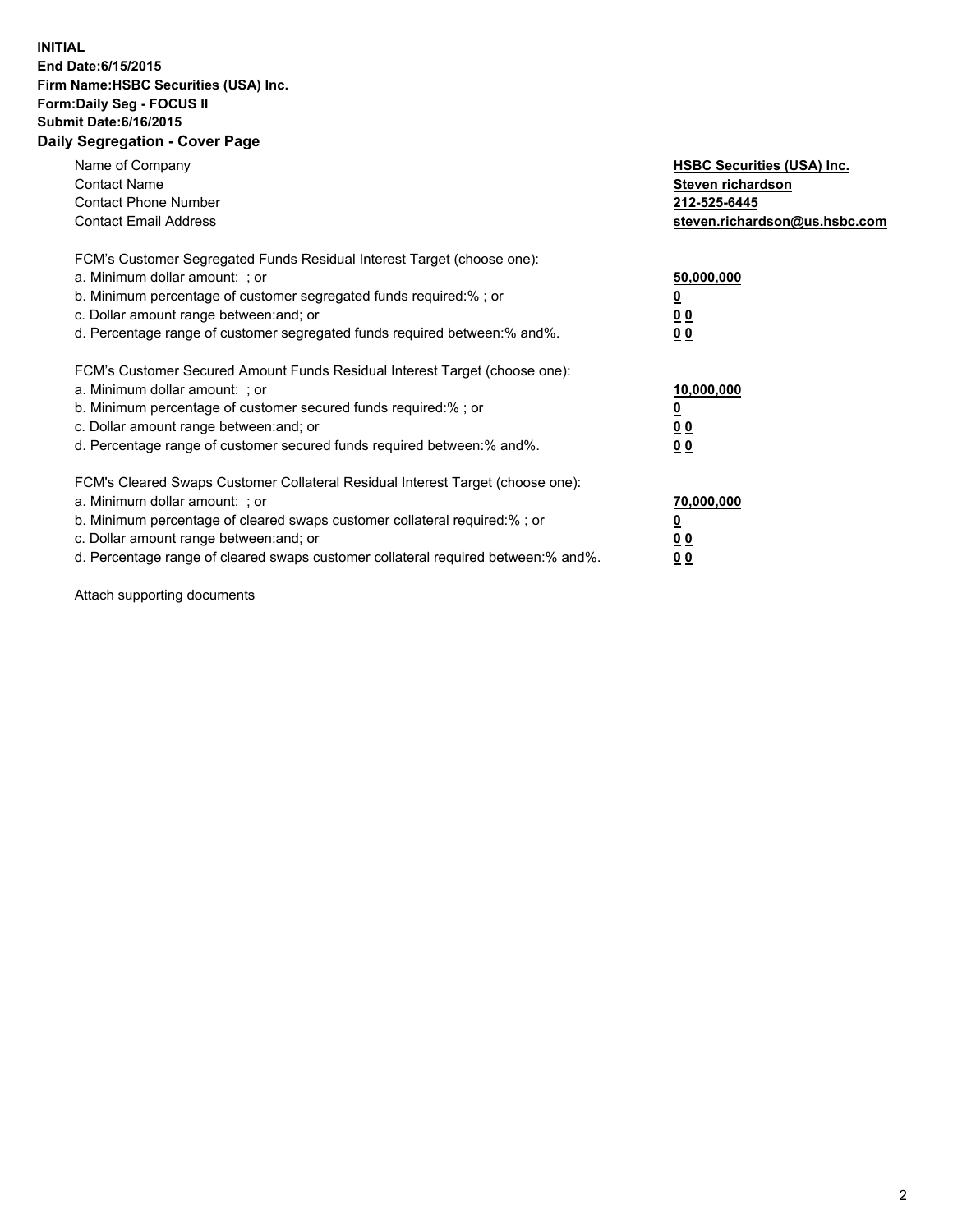**INITIAL End Date:6/15/2015 Firm Name:HSBC Securities (USA) Inc. Form:Daily Seg - FOCUS II Submit Date:6/16/2015 Daily Segregation - Secured Amounts**

|          | Foreign Futures and Foreign Options Secured Amounts                                                                                  |                            |
|----------|--------------------------------------------------------------------------------------------------------------------------------------|----------------------------|
|          | Amount required to be set aside pursuant to law, rule or regulation of a foreign                                                     | $0$ [7305]                 |
|          | government or a rule of a self-regulatory organization authorized thereunder                                                         |                            |
| 1.       | Net ledger balance - Foreign Futures and Foreign Option Trading - All Customers                                                      |                            |
|          | A. Cash                                                                                                                              | 66,359,306 [7315]          |
|          | B. Securities (at market)                                                                                                            | 39,935,129 [7317]          |
| 2.       | Net unrealized profit (loss) in open futures contracts traded on a foreign board of trade                                            | $-5,046,316$ [7325]        |
| 3.       | Exchange traded options                                                                                                              |                            |
|          | a. Market value of open option contracts purchased on a foreign board of trade                                                       | $0$ [7335]                 |
|          | b. Market value of open contracts granted (sold) on a foreign board of trade                                                         | $0$ [7337]                 |
| 4.       | Net equity (deficit) (add lines 1.2. and 3.)                                                                                         | 101,248,119 [7345]         |
| 5.       | Account liquidating to a deficit and account with a debit balances - gross amount                                                    | 1,822,233 [7351]           |
|          | Less: amount offset by customer owned securities                                                                                     | -1,822,233 [7352] 0 [7354] |
| 6.       | Amount required to be set aside as the secured amount - Net Liquidating Equity                                                       | 101,248,119 [7355]         |
|          | Method (add lines 4 and 5)                                                                                                           |                            |
| 7.       | Greater of amount required to be set aside pursuant to foreign jurisdiction (above) or line                                          | 101,248,119 [7360]         |
|          | 6.                                                                                                                                   |                            |
|          | FUNDS DEPOSITED IN SEPARATE REGULATION 30.7 ACCOUNTS                                                                                 |                            |
| 1.       | Cash in banks                                                                                                                        |                            |
|          | A. Banks located in the United States                                                                                                | 29,566,361 [7500]          |
|          | B. Other banks qualified under Regulation 30.7                                                                                       | 0 [7520] 29,566,361 [7530] |
| 2.       | Securities                                                                                                                           |                            |
|          | A. In safekeeping with banks located in the United States                                                                            | 39,935,129 [7540]          |
|          | B. In safekeeping with other banks qualified under Regulation 30.7                                                                   | 0 [7560] 39,935,129 [7570] |
| 3.       | Equities with registered futures commission merchants                                                                                |                            |
|          | A. Cash                                                                                                                              | $0$ [7580]                 |
|          | <b>B.</b> Securities                                                                                                                 | $0$ [7590]                 |
|          | C. Unrealized gain (loss) on open futures contracts                                                                                  | $0$ [7600]                 |
|          | D. Value of long option contracts                                                                                                    | $0$ [7610]                 |
|          | E. Value of short option contracts                                                                                                   | 0 [7615] 0 [7620]          |
| 4.       | Amounts held by clearing organizations of foreign boards of trade                                                                    |                            |
|          | A. Cash                                                                                                                              | $0$ [7640]                 |
|          | <b>B.</b> Securities                                                                                                                 | $0$ [7650]                 |
|          | C. Amount due to (from) clearing organization - daily variation                                                                      | $0$ [7660]                 |
|          | D. Value of long option contracts                                                                                                    | $0$ [7670]                 |
|          | E. Value of short option contracts                                                                                                   | 0 [7675] 0 [7680]          |
| 5.       | Amounts held by members of foreign boards of trade                                                                                   |                            |
|          | A. Cash                                                                                                                              | 60,577,799 [7700]          |
|          | <b>B.</b> Securities                                                                                                                 | $0$ [7710]                 |
|          | C. Unrealized gain (loss) on open futures contracts                                                                                  | -5,046,316 [7720]          |
|          | D. Value of long option contracts                                                                                                    | $0$ [7730]                 |
|          | E. Value of short option contracts                                                                                                   | 0 [7735] 55,531,483 [7740] |
| 6.<br>7. | Amounts with other depositories designated by a foreign board of trade                                                               | 0 [7760]                   |
| 8.       | Segregated funds on hand                                                                                                             | $0$ [7765]                 |
| 9.       | Total funds in separate section 30.7 accounts<br>Excess (deficiency) Set Aside for Secured Amount (subtract line 7 Secured Statement | 125,032,973 [7770]         |
|          | Page 1 from Line 8)                                                                                                                  | 23,784,854 [7380]          |
| 10.      | Management Target Amount for Excess funds in separate section 30.7 accounts                                                          | 10,000,000 [7780]          |
| 11.      | Excess (deficiency) funds in separate 30.7 accounts over (under) Management Target                                                   | 13,784,854 [7785]          |
|          |                                                                                                                                      |                            |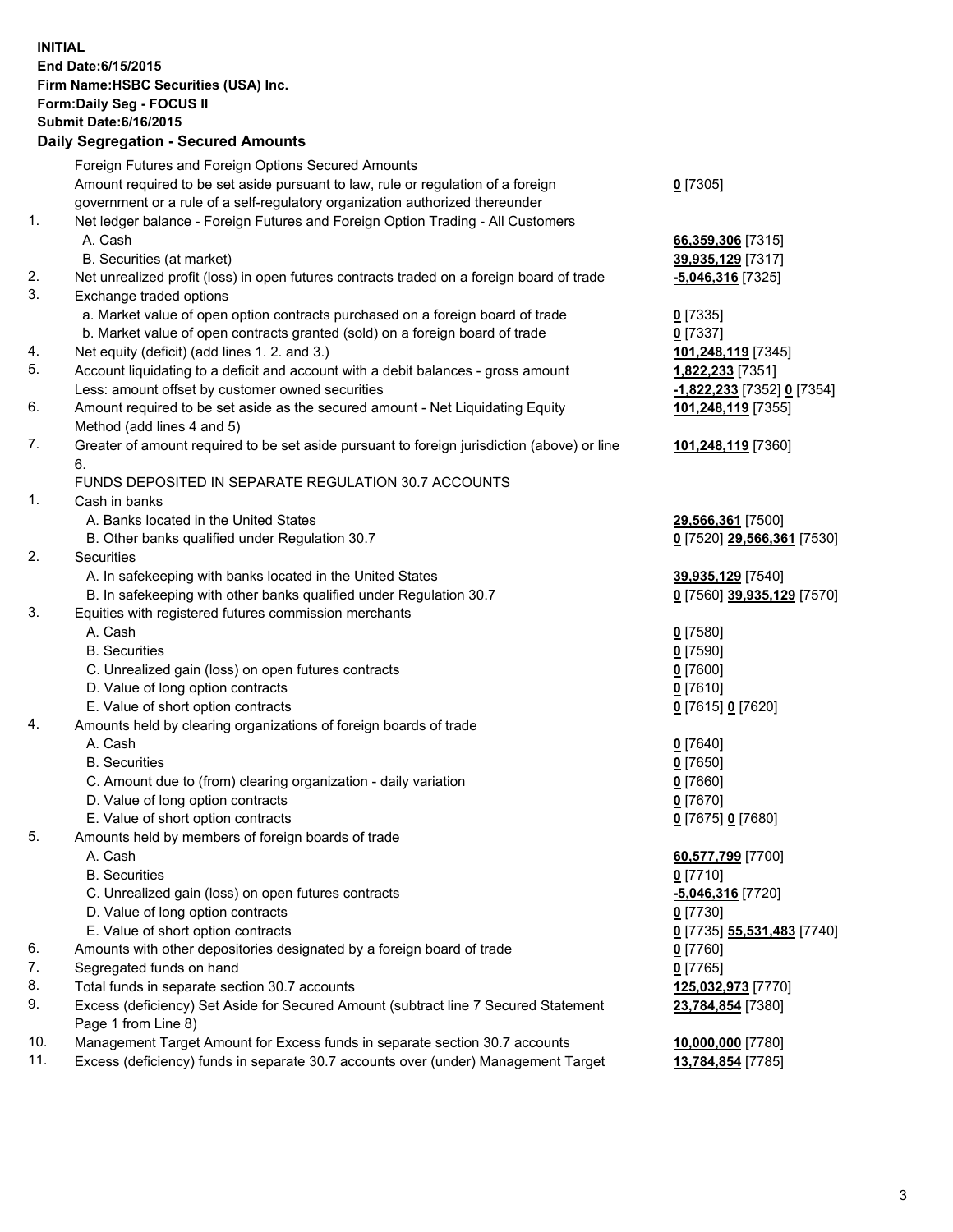| <b>INITIAL</b>             |                                                                                     |                                 |  |  |  |  |  |
|----------------------------|-------------------------------------------------------------------------------------|---------------------------------|--|--|--|--|--|
| End Date: 6/15/2015        |                                                                                     |                                 |  |  |  |  |  |
|                            | Firm Name: HSBC Securities (USA) Inc.                                               |                                 |  |  |  |  |  |
| Form: Daily Seg - FOCUS II |                                                                                     |                                 |  |  |  |  |  |
|                            | <b>Submit Date:6/16/2015</b>                                                        |                                 |  |  |  |  |  |
|                            | Daily Segregation - Segregation Statement                                           |                                 |  |  |  |  |  |
|                            | SEGREGATION REQUIREMENTS(Section 4d(2) of the CEAct)                                |                                 |  |  |  |  |  |
| 1.                         | Net ledger balance                                                                  |                                 |  |  |  |  |  |
|                            | A. Cash                                                                             | 226,446,719 [7010]              |  |  |  |  |  |
|                            | B. Securities (at market)                                                           | 658,148,738 [7020]              |  |  |  |  |  |
| 2.                         | Net unrealized profit (loss) in open futures contracts traded on a contract market  | $-3,838,718$ [7030]             |  |  |  |  |  |
| 3.                         | Exchange traded options                                                             |                                 |  |  |  |  |  |
|                            | A. Add market value of open option contracts purchased on a contract market         | 107,208,264 [7032]              |  |  |  |  |  |
|                            | B. Deduct market value of open option contracts granted (sold) on a contract market | -4,775,002 [7033]               |  |  |  |  |  |
| 4.                         | Net equity (deficit) (add lines 1, 2 and 3)                                         | 983,190,001 [7040]              |  |  |  |  |  |
| 5.                         | Accounts liquidating to a deficit and accounts with                                 |                                 |  |  |  |  |  |
|                            | debit balances - gross amount                                                       | 2,761,967 [7045]                |  |  |  |  |  |
|                            | Less: amount offset by customer securities                                          | -2,724,898 [7047] 37,069 [7050] |  |  |  |  |  |
| 6.                         | Amount required to be segregated (add lines 4 and 5)                                | 983,227,070 [7060]              |  |  |  |  |  |
|                            | FUNDS IN SEGREGATED ACCOUNTS                                                        |                                 |  |  |  |  |  |
| 7.                         | Deposited in segregated funds bank accounts                                         |                                 |  |  |  |  |  |
|                            | A. Cash                                                                             | <b>4,434,149</b> [7070]         |  |  |  |  |  |
|                            | B. Securities representing investments of customers' funds (at market)              | $0$ [7080]                      |  |  |  |  |  |
|                            | C. Securities held for particular customers or option customers in lieu of cash (at | 187, 155, 197 [7090]            |  |  |  |  |  |
|                            | market)                                                                             |                                 |  |  |  |  |  |
| 8.                         | Margins on deposit with derivatives clearing organizations of contract markets      |                                 |  |  |  |  |  |
|                            | A. Cash                                                                             | 246,113,517 [7100]              |  |  |  |  |  |
|                            | B. Securities representing investments of customers' funds (at market)              | 31,198,398 [7110]               |  |  |  |  |  |
|                            | C. Securities held for particular customers or option customers in lieu of cash (at | 470,993,541 [7120]              |  |  |  |  |  |
|                            | market)                                                                             |                                 |  |  |  |  |  |
| 9.                         | Net settlement from (to) derivatives clearing organizations of contract markets     | 9,742,124 [7130]                |  |  |  |  |  |
| 10.                        | Exchange traded options                                                             |                                 |  |  |  |  |  |
|                            | A. Value of open long option contracts<br>B. Value of open short option contracts   | 107,208,264 [7132]              |  |  |  |  |  |
| 11.                        | Net equities with other FCMs                                                        | 4,775,002 [7133]                |  |  |  |  |  |
|                            | A. Net liquidating equity                                                           | 43,799,026 [7140]               |  |  |  |  |  |
|                            | B. Securities representing investments of customers' funds (at market)              | $0$ [7160]                      |  |  |  |  |  |
|                            | C. Securities held for particular customers or option customers in lieu of cash (at | $0$ [7170]                      |  |  |  |  |  |
|                            | market)                                                                             |                                 |  |  |  |  |  |
| 12.                        | Segregated funds on hand                                                            | $0$ [7150]                      |  |  |  |  |  |
| 13.                        | Total amount in segregation (add lines 7 through 12)                                | 1,087,000,916 [7180]            |  |  |  |  |  |
| 14.                        | Excess (deficiency) funds in segregation (subtract line 6 from line 13)             | 103,773,846 [7190]              |  |  |  |  |  |
| 15.                        | Management Target Amount for Excess funds in segregation                            | 50,000,000 [7194]               |  |  |  |  |  |
| 16.                        | Excess (deficiency) funds in segregation over (under) Management Target Amount      | 53,773,846 [7198]               |  |  |  |  |  |

16. Excess (deficiency) funds in segregation over (under) Management Target Amount Excess